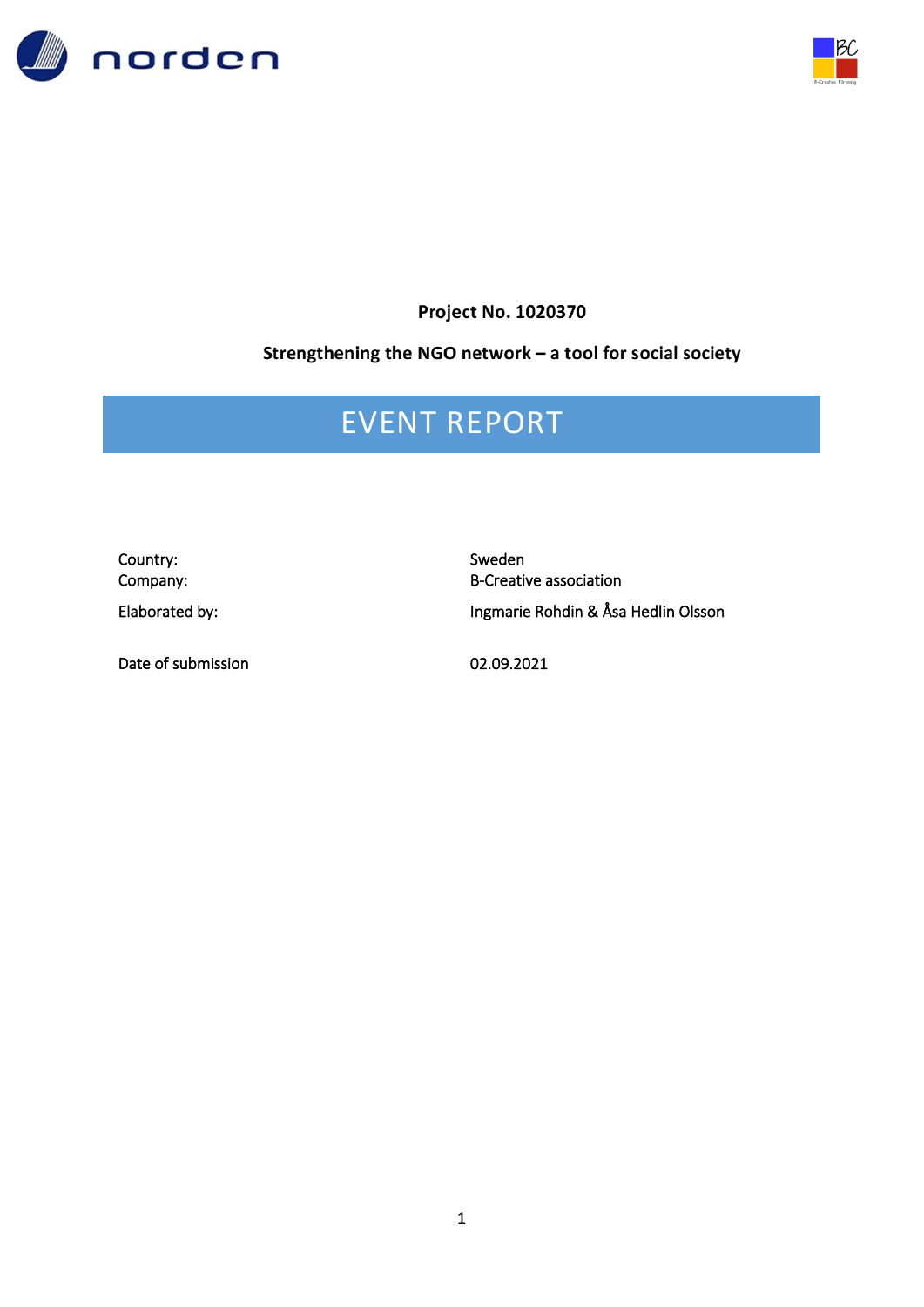



# <span id="page-1-0"></span>CONTENT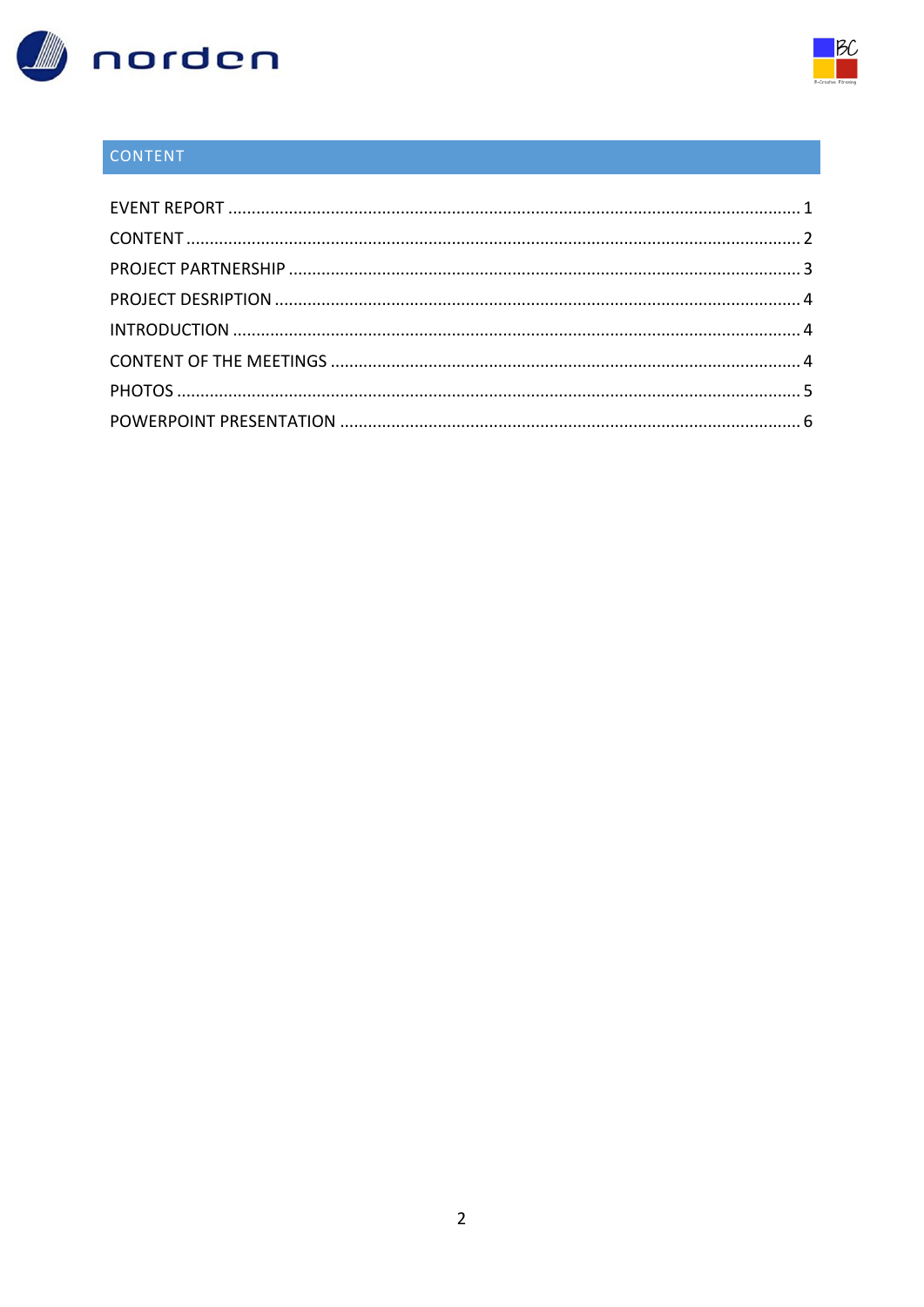



#### <span id="page-2-0"></span>PROJECT PARTNERSHIP



#### **B-Creative association**

Sweden Website: https://b-creative.link[/](http://www.folkuniversitetet.se/) Contact: [ingmarierohdin@b-creative.link](mailto:ingmarierohdin@b-creative.link) & [hedlinolsson@gmail.com](mailto:hedlinolsson@gmail.com)

**EAPN-Latvia, Association** Latvia

**Eesti People to People** Estonia

**PSP-Fond** Russia

**Union of Women of the Kaliningrad Region** Russia

**Stowarzyszenie Vesuvio** Poland

**Local Foundation for Promotion of International Dialogue and Cooperation "Interakcia"** Belarus

**Velferds Alliansen** Norway

**Odense Aftenskole** Denmark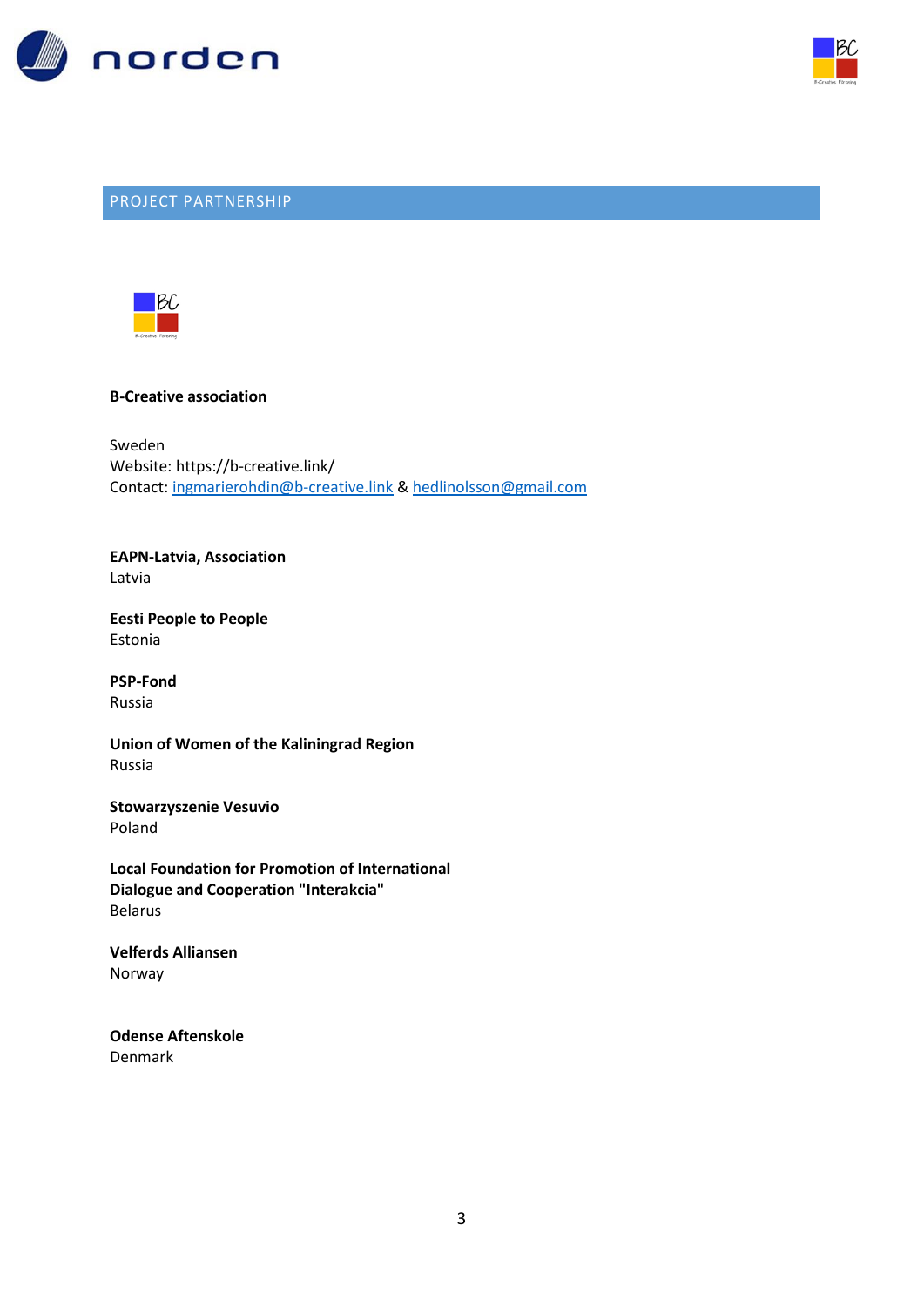



#### <span id="page-3-0"></span>PROJECT DESRIPTION

The project will be implemented in the Baltic Sea region by 8 non-governmental organizations from Latvia, Russia (the Kaliningrad Region and Saint-Petersburg), Belarus, Estonia, Poland, Sweden, Denmark and Norway.

The overall objective of this project is to deepen the understanding of the role of civil society and to strengthen the NGO network of the Baltic Sea Region to contribute to the social and health sector for promotion the social security in general by applying the basic principles of the European Pillar of Social Rights and other social rights instruments. Planned period 19 months. A one NGO Symposium, 8 seminars/workshops and an evaluation meeting will take place in 9 partner countries in order to implement the project tasks. These activities will improve the knowledge and skills of the target group - 18 NGO experts in the social and health promotion sector - and strengthen the partners' capacity for cooperation and advocacy of topical interests in education institutions, state's or municipality's structures, as well as summarize the NGO experts' conclusions and will provide the dissemination of information within the Region on the role and opportunities of NGO network for social security.

For more information visit: [http://www.eapn.lv/baltic\\_project\\_4/](http://www.eapn.lv/baltic_project_4/)

#### <span id="page-3-1"></span>INTRODUCTION

The seminar Strengthening the NGO network - a tool for social security's took place in Sweden at B – Creative association 2 September 2021.

#### Agenda

- $\triangleright$  Welcome and presentation of participants.
- $\triangleright$  Presentation of the project Strengthening the NGO network a tool for social security.
- $\triangleright$  Discussion on social rights and gender equality.
- $\triangleright$  Experience and solutions
- ➢ Lunch, coffee, networking
- ➢ Summing-up

Participants from the women's shelter, primary school, staff from Housing for the disabled people, stakeholders, volunteers from SFI (Swedish for migrants) participated at the event in Sweden.

#### <span id="page-3-2"></span>CONTENT OF THE MEETINGS

Presentation of the project and its background was done.

The group had discussion concerning social rights and gender equality. The participants presented some experiences from their organisations.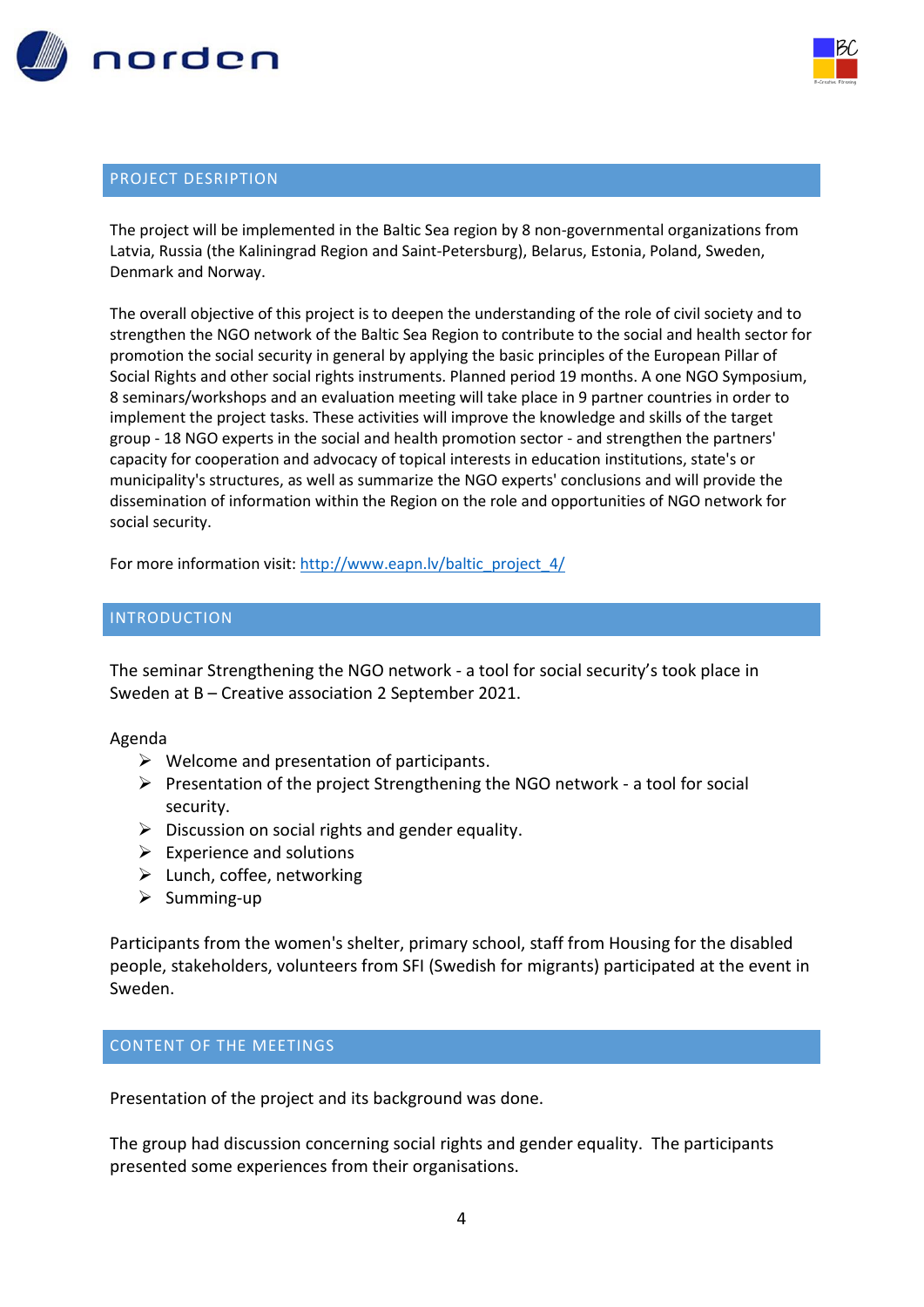



Some questions that were discussed at the event: What does Sweden do regarding social rights - equal rights? Do you work with this in the workplace? What else can be done?

#### **Feedback**

The feedback was very positive, everyone was interested of the topic. "A topic that needs to be highlighted" "Very useful" "Useful information – presented in a very pedagogical way"

General overview of the event is that the project and the topic outcomes are very interesting and important.

There is a great need for working with this topic and to increase the network.

#### <span id="page-4-0"></span>PHOTOS